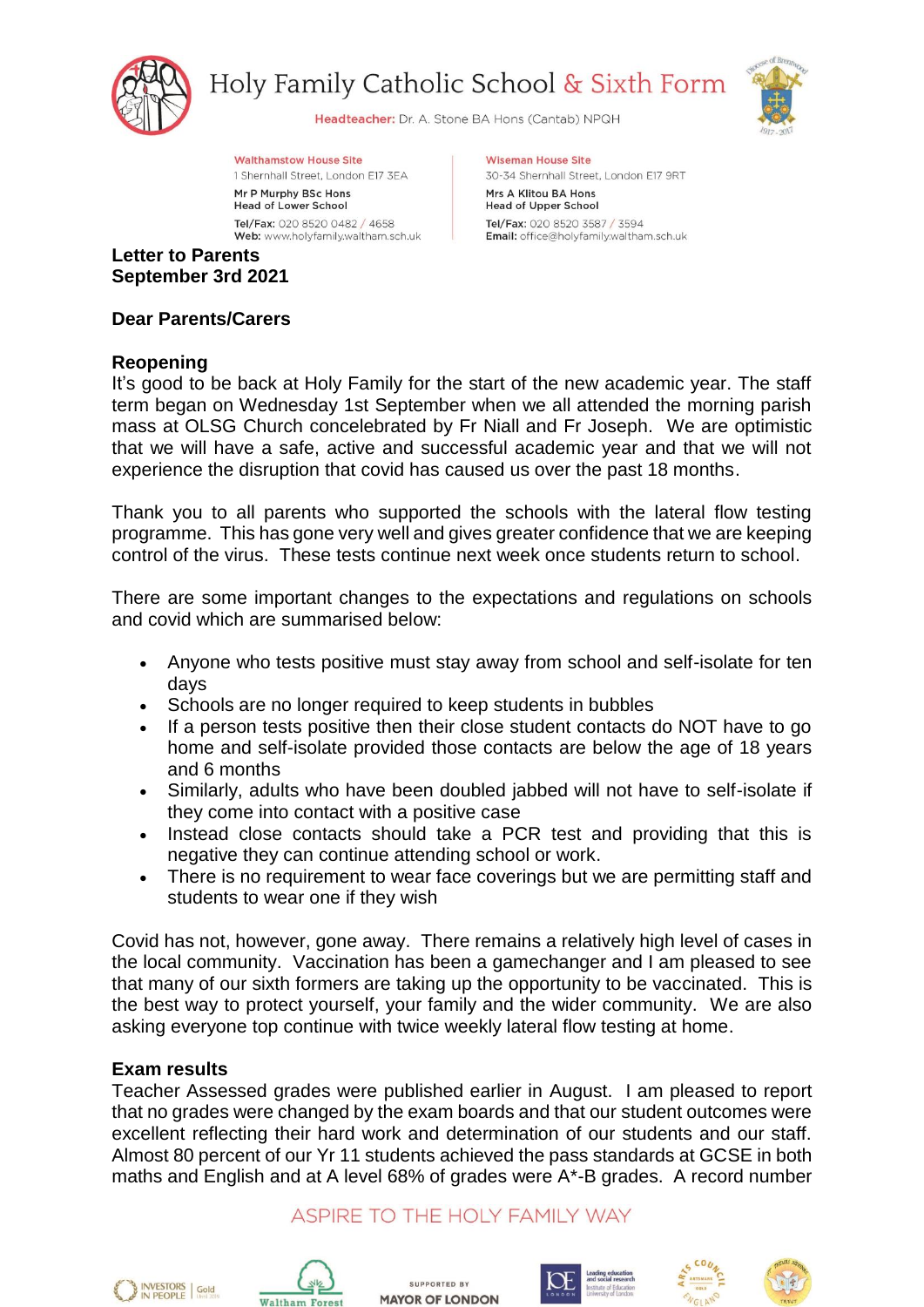of sixth form students are going off to university to colleges up and down the land including Cambridge. We shall publish more details of these outcomes next week in Family Matters.

## **Sixth Form enrolment**

Sixth Form enrolment took place during the holiday period too and we are delighted to report that there will be a record number of students - well over 300 - in our sixth form. This reflects the satisfaction of our young people with their education up to Yr 11 and their confidence that our staff will support them to excel in their post-16 studies.

## **Summer School for Yr 7 Transition**

Thanks to all colleagues who spent a week of the summer holidays working with our new Yr 7 students. There was an excellent level of attendance and we were very impressed with the children who conducted themselves and participated extremely well.

## **Flood damage**

Amidst all this positive news we have, unfortunately, suffered quite considerable flood damage to parts of both sites. This occurred during the torrential downpours at the end of July which affected Walthamstow. Our lower site hall and music room were both flooded irreparably damaging the floor in each room. The drama studio on the upper site also suffered severe flood damage at the same time. Repairs are being carried out to these areas of the school.

#### **The new academic year**

Our vision for the school and our aims for the coming year are all based around 'getting back to normal'. By this we mean being able to teach students really well in face to face lessons, being able to have a full range of liturgical activities and retreats in place for every yeargroup and being able to run a full programme of extra-curricular activities including, I very much hope, competitive sports fixtures against other schools. We want all students to be engaged with the extra-curricular programme and to really participate fully in the life of the school.

We want to get back to basics, to teaching really well, ensuring every student is engaged and happy and making sure that we set high expectations for everyone and aspire to be the best version of ourselves. That applies as much to staff as it does to students.

# **School uniform**

Thank you for your support with the school uniform. Standards are very high and students look extremely well-presented. Looking smart gives us confidence and reflects well on our school community. If you have any financial difficulty in purchasing uniform please get in touch with me, in confidence, at [a.stone@holyfamily.waltham.sch.uk](mailto:a.stone@holyfamily.waltham.sch.uk)

#### **Improving year on year**

We want everyone connected with Holy Family to be proud of our school and we want to continue to offer a better and better all-round education year on year. If you have feedback, good or bad, I am always happy to receive it and if you wish to speak to me in person the Headteacher's Surgery is available every Tuesday afternoon from 4pm to 5pm. If ever I am not available then one of my senior colleagues substitutes for me.